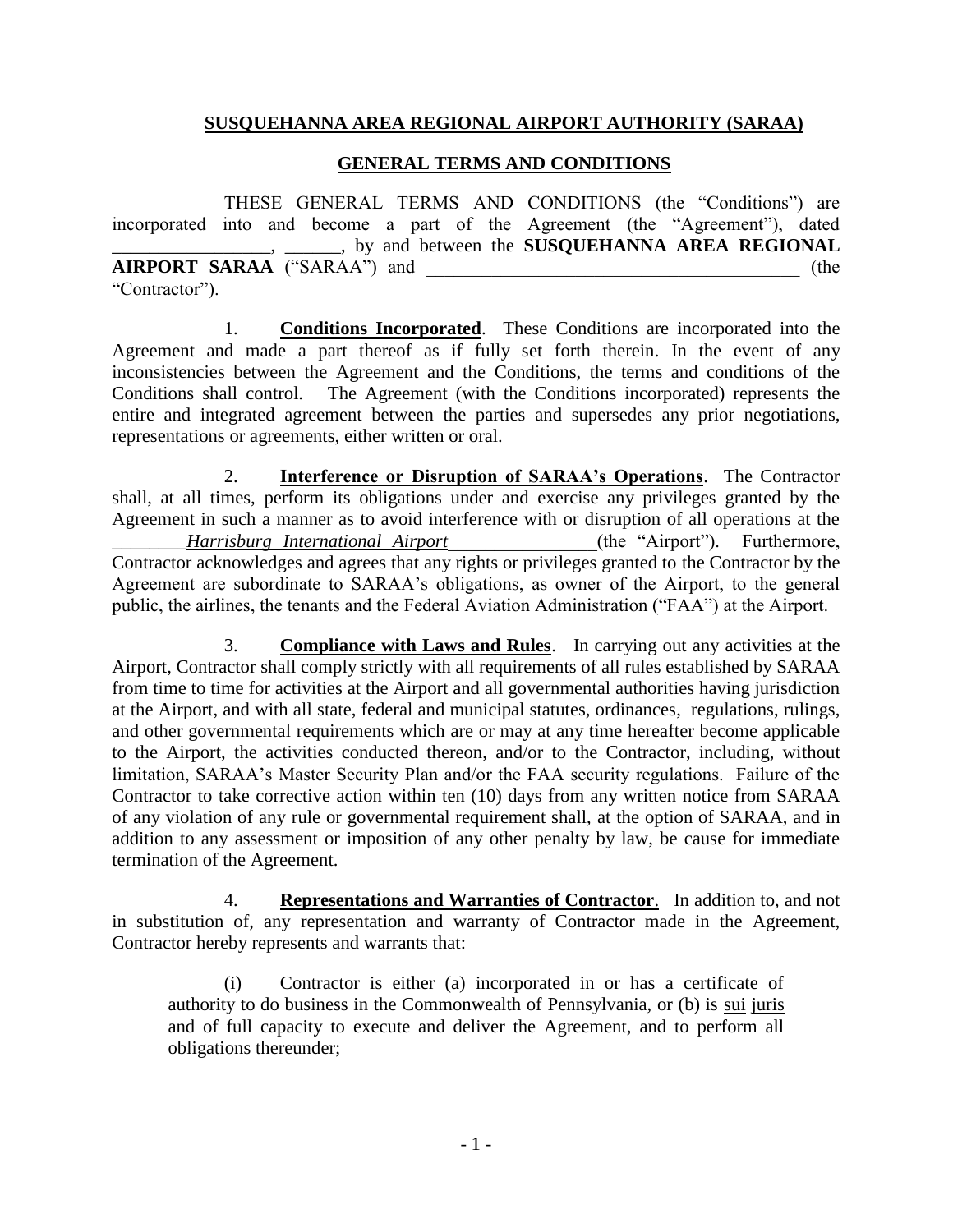(ii) the persons executing the Agreement on behalf of the Contractor are duly authorized to do so and to legally bind the Contractor without further approvals or authorization of the directors, partners, officers or shareholders of the Contractor;

(iii) the Contractor has the requisite power and authority to enter into and carry out the terms of the Agreement and no further notice to or approval of any board, court, government agency or other body, person or entity is necessary in order to permit the Contractor to perform under the Agreement;

(iv) the Agreement constitutes a legal, valid and binding obligation of the Contractor, enforceable against Contractor in accordance with its terms; and

(v) the execution and delivery of the Agreement by the Contractor and the performance of the Agreement by the Contractor will not violate any existing order, judgment or decree, or violate or conflict with or result in a breach of any provision of or constitute a default under, any existing indenture, loan document, security instrument or other agreement or instrument to which the Contractor is a party or to which the Contractor is otherwise bound.

5. **Insurance**. Contractor, at Contractor's sole cost and expense, shall maintain and keep in effect throughout the term of the Agreement:

(a) Insurance on an occurrence basis against claims for personal injury (including death) and property damage arising from occurrences on, in or about the Airport, with broad form contractual liability coverage, under a policy or policies of comprehensive general liability insurance or commercial general liability insurance, with limits of not less than \$5,000,000 per occurrence and \$5,000,000 annual aggregate for the acts and omissions of Contractor, its subcontractors and their respective employees, officers, partners, agents or invitees. Without limitation of the foregoing, within thirty (30) days after SARAA's request, Contractor shall have such annual aggregate increased to such amount as SARAA may reasonably request by reason of occurrences during any policy year.

(b) Contractor shall obtain and continuously maintain in full force and effect worker's compensation and employer's liability insurance with statutory benefits, voluntary compensation coverage and employer's liability limits of not less than Two Hundred Thousand and 00/100ths Dollars (\$200,000.00) each accident, Two Hundred Thousand and 00/100ths Dollars (\$200,000.00) each employee for disease, and One Million and 00/100ths Dollars (\$1,000,000.00) policy limit for disease.

(c) Contractor shall purchase and maintain during the life of this contract such Comprehensive Automobile Liability Insurance including Employer's Non-Ownership Liability and Hired Car Liability insurance to protect him and any Subcontractors performing Work covered by this Contract from claims for damages, whether supporting operations by him or anyone directly or indirectly employed by either of them.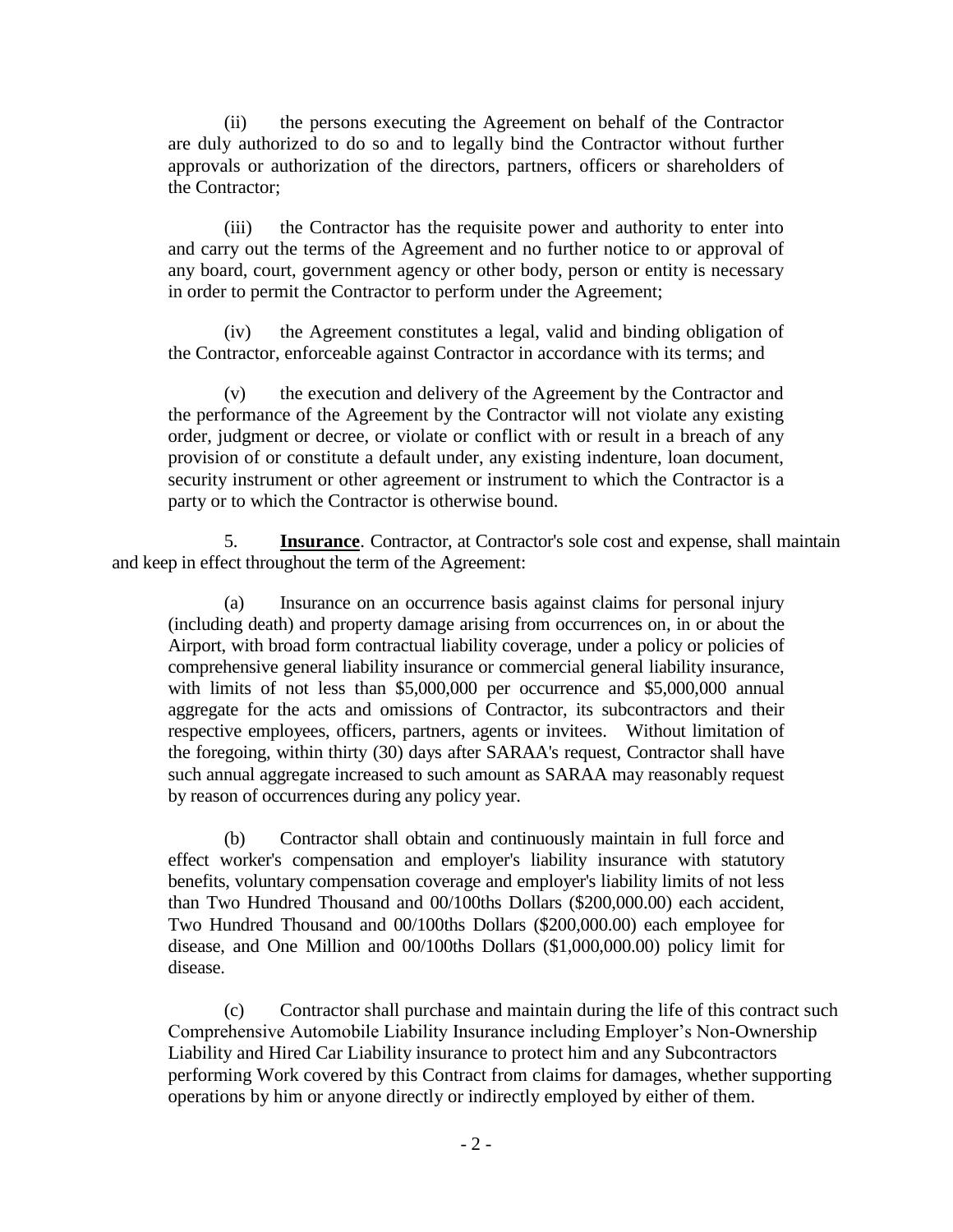Minimum combined single limit for both bodily injury and property damage:

\$1,000,000 Bodily Injury (per person) \$3,000,000 Bodily Injury (per accident) \$3,000,000 Property Damage

(d) The policies of insurance described above, shall name SARAA (and such other parties as SARAA may from time to time specify) as additional named insured(s) as their interests may appear. The policies of the insurance described in (a) shall contain a severability of interests endorsement, and shall state that they are primary over any insurance carried by SARAA or such other parties; however, in lieu of including SARAA and other parties specified by SARAA as named insureds in Contractor's liability insurance policy, Contractor may include them in such policy as additional insureds if Contractor also provides SARAA and any other parties specified by SARAA with a separate policy of insurance having the limits specified in (a) and in which they are the only named insureds, in which case Contractor's policy and such separate policy shall each state that they are primary over any insurance carried by SARAA or such other parties.

(e) Each insurance policy under this Agreement shall provide that it shall not be cancelable without at least thirty (30) days' prior written notice to SARAA and each policy shall be issued by an insurer with a general policy holder's rating of not less than "A-" in the most currently available Best's Key Rating Guide, licensed to do business in the Commonwealth of Pennsylvania. Forthwith upon the execution of this Agreement, each policy (or a duplicate original thereof) shall be delivered by Contractor to SARAA. At least thirty (30) days before any policy shall expire, Contractor shall deliver to SARAA a replacement policy meeting the foregoing requirements, and at least ten (10) days prior to the date that the premium on any policy shall become due and payable, Contractor shall cause SARAA to be furnished with satisfactory evidence of its payment. Each policy shall have attached thereto an endorsement to the effect that no act or omission of Contractor shall affect the obligation of the insurer to pay the full amount of any loss sustained. Each policy shall be in such form as SARAA may from time to time reasonably require.

(f) If Contractor shall fail, refuse or neglect to obtain such insurance or maintain it, or to furnish SARAA with satisfactory evidence that it has done so and satisfactory evidence of payment of the premium of any policy, within the time required as set forth above, SARAA shall have the right, at SARAA's option and without regard to any opportunity to cure provided for elsewhere in this Agreement, to purchase such insurance and to pay the premiums thereon or to pay the premiums on insurance which Contractor should have paid for. All such payments made by SARAA shall be recoverable by SARAA from Contractor on demand.

(g) If Contractor fails to provide and keep in force insurance as aforesaid, SARAA shall not be limited in the proof of any damages which SARAA may claim against Contractor to the amount of the insurance premium or premiums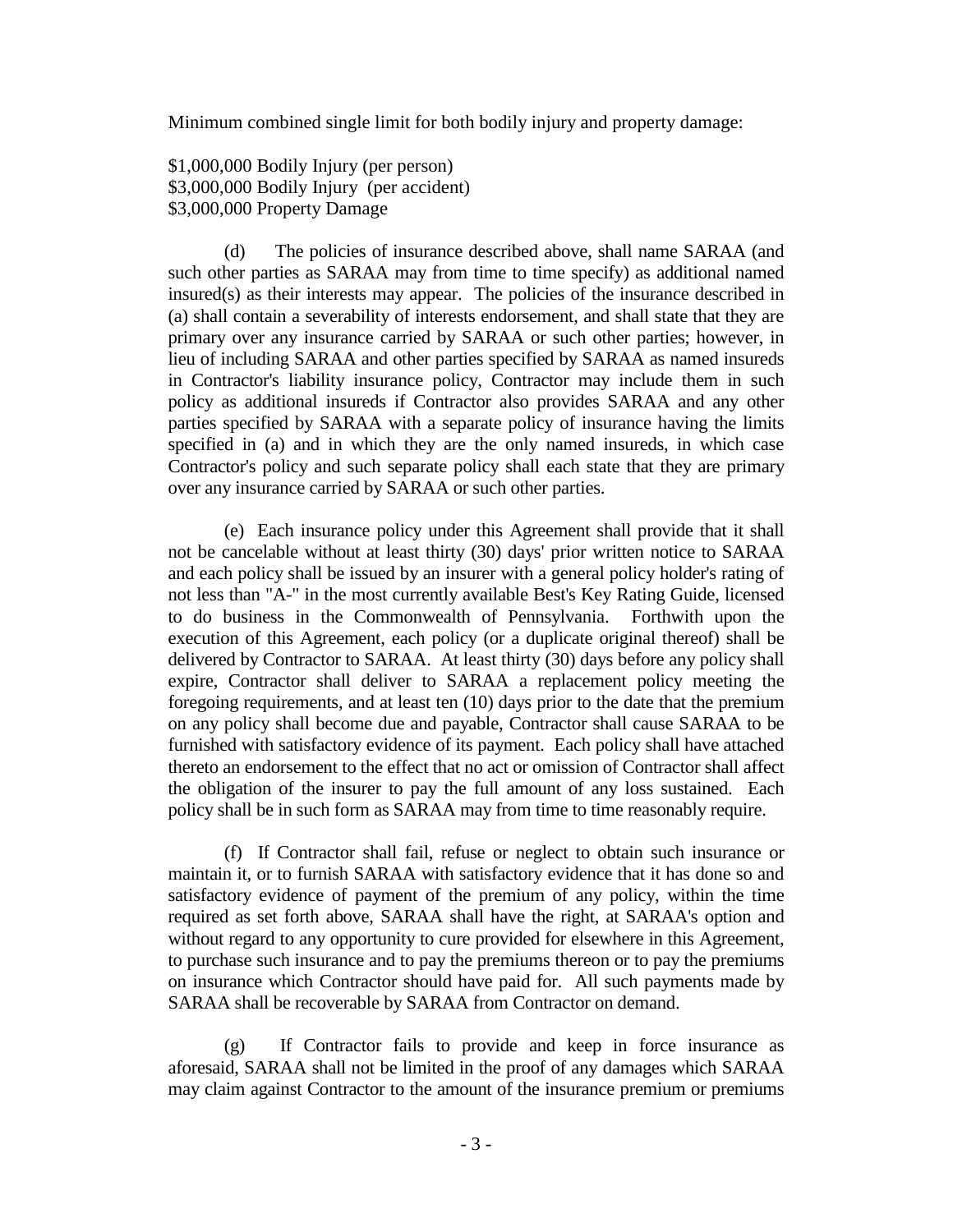not paid or incurred and which would have been payable upon such insurance, but SARAA shall also be entitled to recover as damages for such breach the uninsured amount of any loss, to the extent of any deficiency in the insurance required by the provisions of this Agreement, and damages, expenses of suit and costs, including without limitation reasonable cancellation fees, suffered or incurred during any period when Contractor shall have failed to provide or keep in force insurance as aforesaid.

(h) Contractor may carry any insurance required by this Paragraph under a blanket policy for the risks and in the amounts required pursuant to this Paragraph, provided that all requirements of this Paragraph shall be complied with in respect of such policy and that such policy shall provide that the coverage thereunder for the Airport and occurrences in, or about the Airport shall not be diminished by occurrences elsewhere.

(i) The Contractor agrees that SARAA shall not be liable for and hereby releases SARAA from (i) any injury to the Contractor's business or any loss of income therefrom or for damage to any machinery or equipment or other property of the Contractor, or the Contractor's officers, partners, employees, agents, or invitees; (ii) the loss of or damage to any property of the Contractor by theft or otherwise; or (iii) any injury or damage to property resulting from fire, steam, electricity, gas, water, rain or snow, or from the breakage, leakage, obstruction or other defects of pipes, sprinklers, wires, appliances, plumbing, air conditioning or HVAC systems or lighting fixtures, or from any other case whatsoever (whether similar or dissimilar to those above specified), whether the said damage or injury results from conditions arising at the Airport, or from other sources or places, except to the extent directly caused by the SARAA's gross negligence or intentional misconduct.

6. **Indemnification**. Subject to the limitation set forth below, Contractor agrees to indemnify and hold SARAA harmless from and against any and all claims, including all reasonable attorney fees and other expenses of SARAA, for, or in connection with, any accident, injury or damage whatsoever caused to any person or property and arising, directly or indirectly, out of the business conducted at the Airport or occurring in, on or about the Airport or any part thereof or arising directly or indirectly from any act or omission of Contractor or any subcontractor, or their respective officers, partners, agents, employees, invites or licensees, and from and against any and all costs, expenses and liabilities incurred in connection with any such claim or proceeding brought thereon, including reasonable attorney fees, except to the extent directly caused by SARAA's gross negligence or intentional misconduct.

# 7. **Environmental Laws**.

(a) Contractor covenants and agrees (i) to comply with all applicable environmental laws, (ii) not to discharge, dump, spill, handle or store at the Airport any hazardous substances, materials, or wastes (as defined in any environmental law, as defined below), (iii) not to disturb the surface of the Airport (except as expressly provided in the Agreement or as approved in writing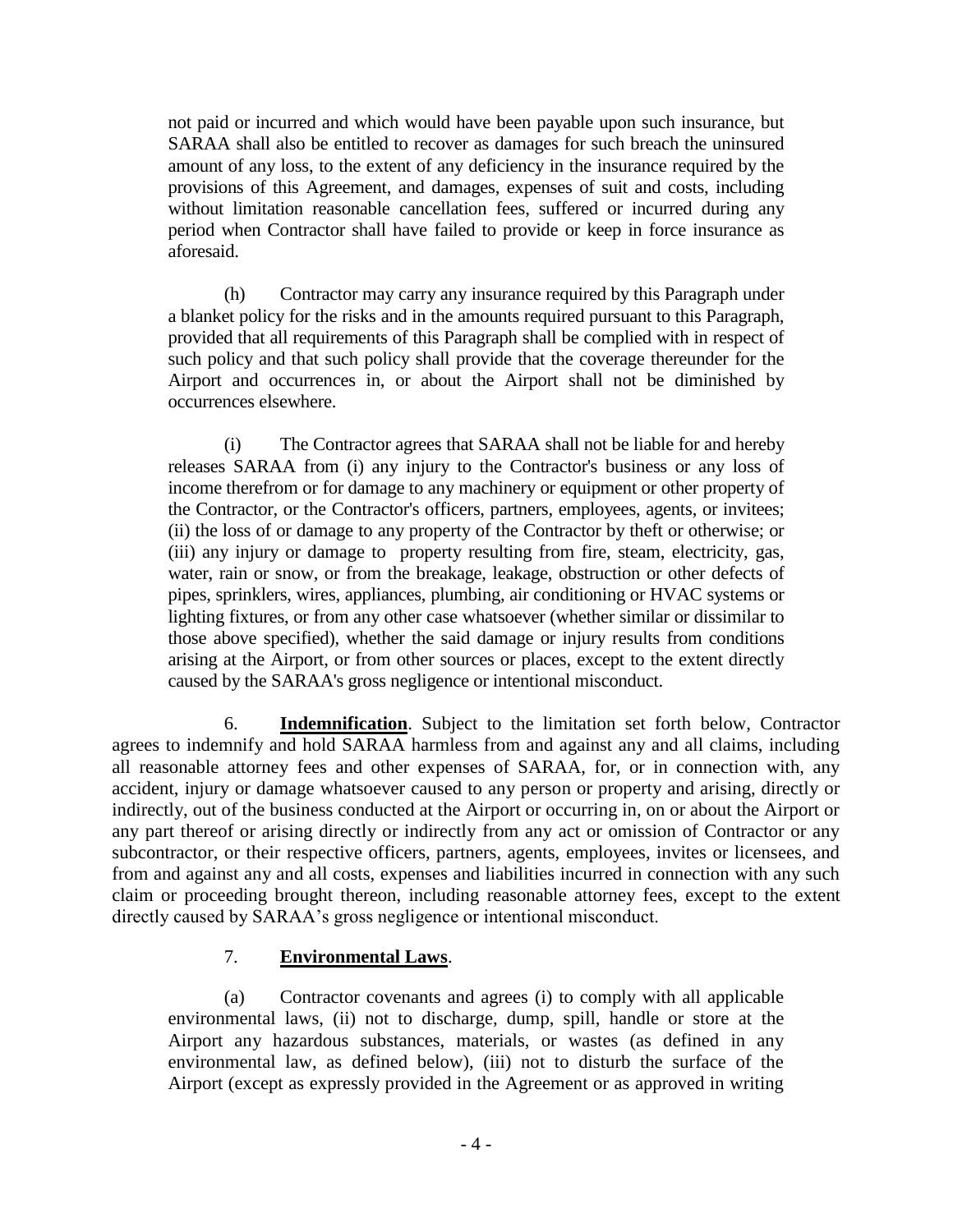by SARAA), and (iv) to provide to SARAA, immediately upon receipt, copies of any correspondence, notice, pleading, citation, indictment, complaint, order, decree or other document from any source asserting or alleging a circumstance or condition which requires, or may require, a clean-up, removal, remedial action, or other response by or on the part of Contractor under environmental laws or which seeks criminal or punitive penalties from Contractor for an alleged violation of environmental laws. Regardless of the foregoing, Contractor may handle and store hazardous substances and materials at the Airport as may be customarily handled and stored in connection with the operation of Contractor's business so long as such substances and materials are stored and handled in accordance with all environmental laws (as defined below). Contractor further agrees to advise the SARAA in writing as soon as Contractor becomes aware of any condition or circumstance which may result in a potential violation of any environmental laws. This provision shall not relieve Contractor from conducting its own environmental audits or taking any other steps necessary to comply with environmental laws.

(b) If in the opinion of SARAA, there exists any uncorrected violation by Contractor of an environmental law or any condition resulting from the acts or omissions of Contractor, its subcontractors, or their officers, partners, employees, agents, contractors or invitees which requires, or may require, a cleanup, removal or other remedial action (the "Remedial Action") by Contractor under any environmental laws and if the Remedial Action is not completed by Contractor within fifteen (15) days from the date of written notice from SARAA to Contractor, the SARAA may declare an event of default hereunder; provided that if violation reasonably cannot be mitigated within fifteen (15) days from the date of the written notice and Contractor promptly commences and thereafter diligently pursues the completion of the mitigation, then the fifteen (15) day period shall be extended until the mitigation is completed.

(c) For the purposes of this Agreement, the term "environmental law" shall mean all federal, state and local statutes, regulations, ordinances, codes, rules and other governmental restrictions and requirements relating to the environment or hazardous substances, materials or wastes including, but not limited to, the Pennsylvania Hazardous Sites Clean-Up Act of 1988, the Federal Solid Waste Disposal Act, the Federal Clean Air Act, the Federal Clean Water Act, the Research Conservation and Recovery Act of l976, the Federal Comprehensive Environmental Responsibility, Cleanup and Liability Act of l980 as amended by the Super Fund Amendments and Re-authorization Act of l986, regulations of the Environmental Protection Agency, and regulations of the Nuclear Regulatory Agency.

(d) Contractor agrees fully to indemnify and save and hold harmless SARAA (the "Indemnified Parties") from and against all claims and actions and all expenses incidental to the investigation and defense thereof, including reasonable litigation expenses and attorneys' fees, based on or arising out of damages or injuries to persons or their property, resulting from Contractor, its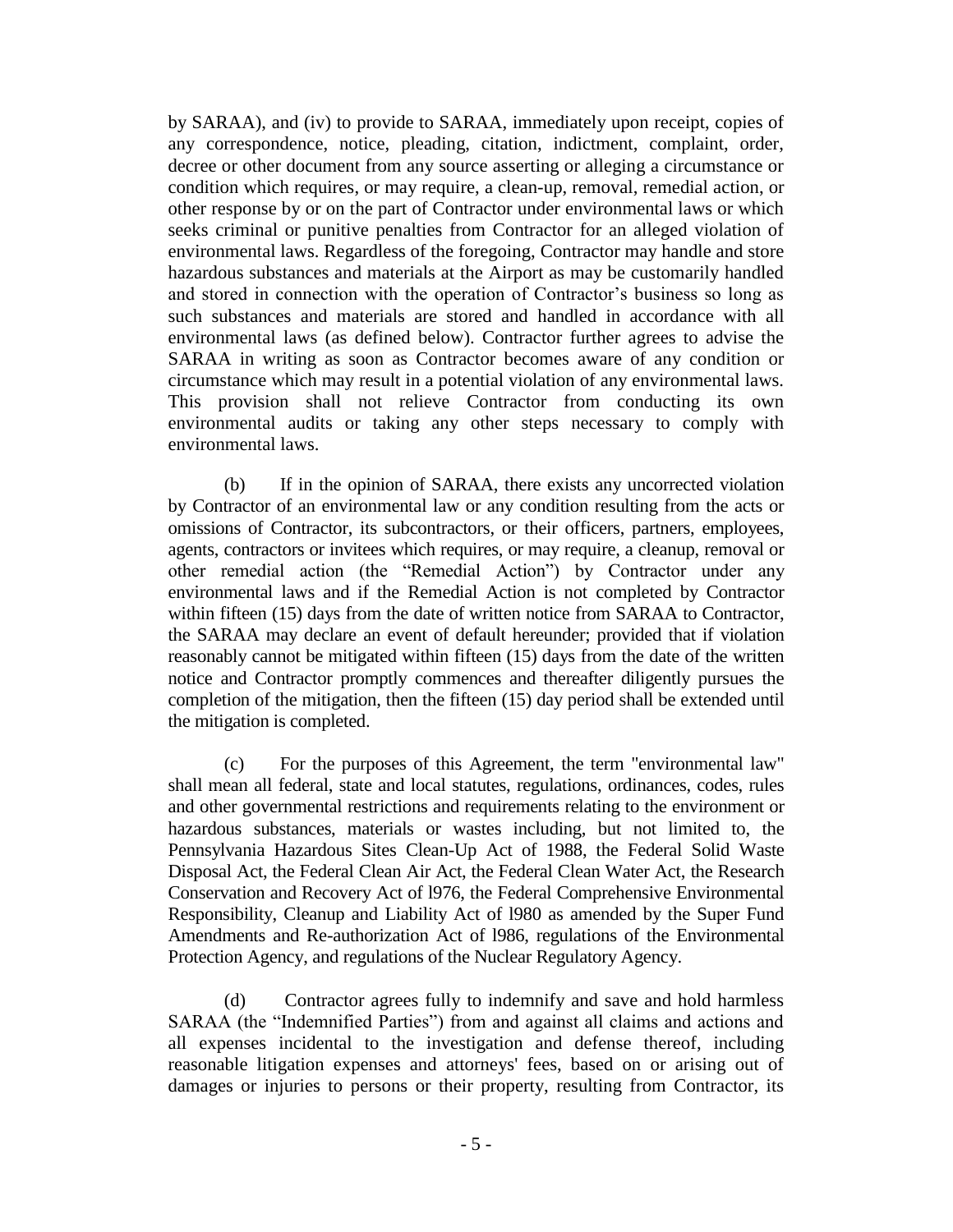subtenants or their officers, partners, agents, employees, contractors or invitees violating provisions of this Paragraph. The Indemnified Party or Parties shall give to Contractor prompt and reasonable notice of any such claim or action, and Contractor shall have the right to investigate, compromise, and defend the same.

#### 8. **Mechanics Liens**.

(a) No work performed by the Contractor pursuant to the Agreement, whether in the nature of erection, construction, alteration or repair, shall be deemed to be for the immediate use and benefit of SARAA so that no mechanic's or other lien shall be allowed against the estate of SARAA by reason of any consent given by the SARAA to the Contractor to improve the Airport. The Contractor shall (if directly performing work at the Airport) or shall cause Contractor's contractor (if work is being performed under the Agreement by a contractor engaged by Contractor) timely file a duly executed and fully effective waiver of mechanics liens under the Pennsylvania Mechanics Lien Law in the Office of the Prothonotary of Dauphin County or Cumberland County, as applicable. Contractor agrees, and any contracts or subcontracts entered into by the Contractor for work at the Airport shall provide: that notwithstanding anything in said contracts or subcontracts to the contrary, the Contractor and all contractors, subcontractors, suppliers and materialmen will perform the work and/or furnish the required materials on the sole credit of the Contractor; that no lien for labor or materials will be filed or claimed against the SARAA's interest in the Airport; that the Contractor will immediately discharge any such lien filed; and that the Contractor will indemnify and save the SARAA harmless from any and all costs and expenses, including reasonable attorneys' fees, suffered or incurred as a result of any such lien against the SARAA's interest that may be filed or claimed in connection with or arising out of work undertaken by the Contractor.

(b) Contractor shall pay promptly when due all persons furnishing labor or materials with respect to any work performed by the Contractor or its contractors on or about the Airport. If any mechanic's or other liens shall at any time be filed against the Airport by reason of work, labor, services or materials performed or furnished, or alleged to have been performed or furnished, to the Contractor, and regardless of whether any such lien is asserted against the interest of the SARAA or the Contractor, the Contractor shall within ten (10) days cause the same to be discharged of record or bonded to the satisfaction of the SARAA. If the Contractor shall fail to cause such lien forthwith to be so discharged or bonded after being notified of the filing thereof, then in addition to any other right or remedy of the SARAA, the SARAA may bond or discharge the same by paying the amount claimed to be due, and the amount so paid by the SARAA, including reasonable attorneys' fees incurred by the SARAA either in defending against such lien or in procuring the bonding or discharge of such lien, together with interest thereon at the rate of fifteen percent (15%), shall be due and payable by the Contractor to SARAA upon demand.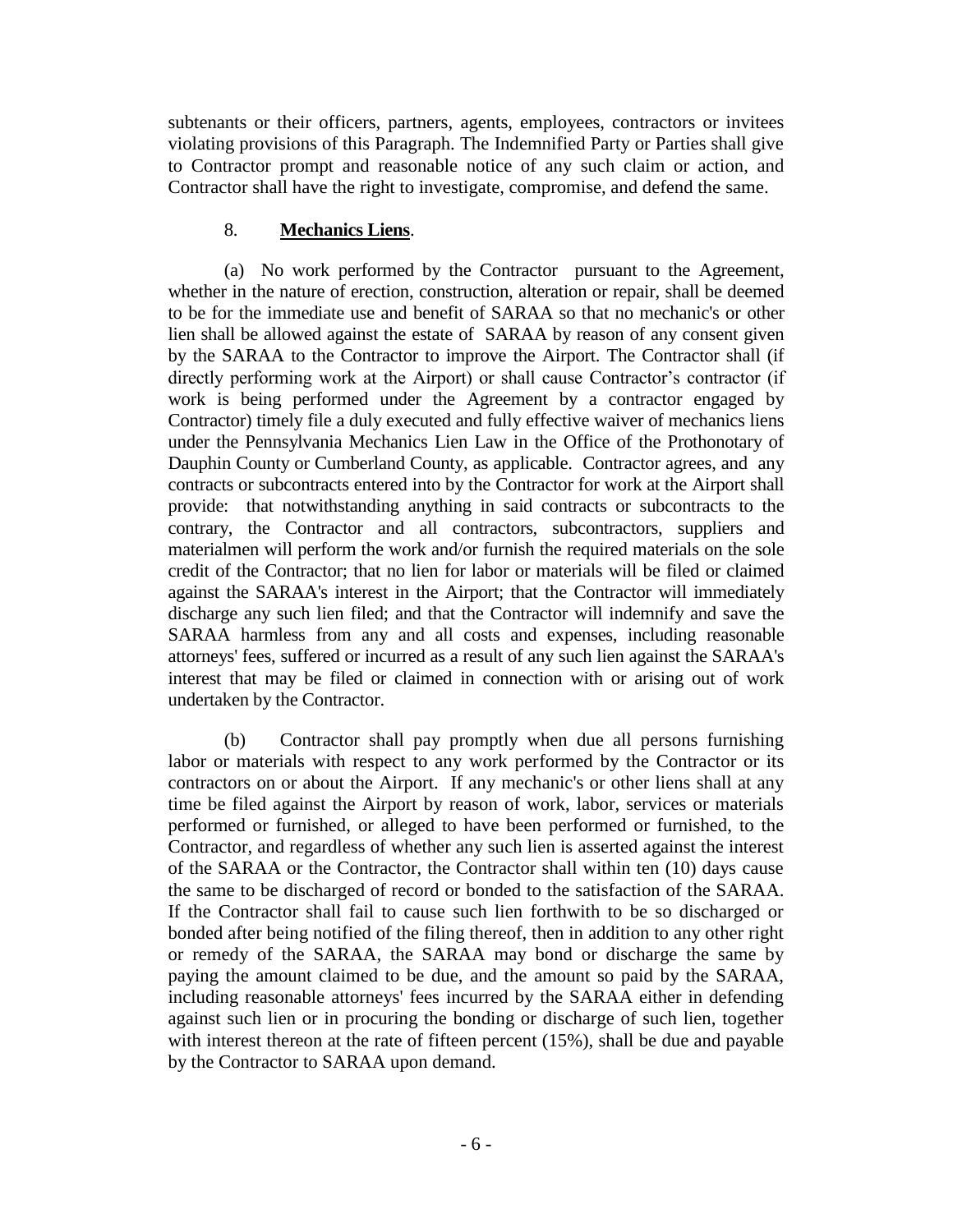9. **License Fees and Permits**. Contractor shall obtain and pay for all licenses, permits, fees or other authorization or charges as required under Federal, State or local laws and regulations insofar as they are necessary to comply with the requirements of the Agreement and the privileges extended thereunder.

10. **Assignment**. Contractor shall not assign or otherwise transfer its interest under the Agreement without obtaining the prior written consent of SARAA, which consent shall be at SARAA's sole and absolute discretion. SARAA may assign or otherwise transfer its interest, duties, rights and/or obligations hereunder to any authority or other successor in interest. SARAA may assign, pledge or take appropriate action with respect to the Agreement and its rights and interest thereunder for any purpose relating to obtaining loans, the issuance of bonds, or other revenue generating devices without obtaining the consent of the Contractor.

11. **Security**. In the event the Contractor is to access the Airport under the Agreement, SARAA is not responsible to provide, or cause to be provided, any security protection during the term of the Agreement, except for any security arrangements routinely provided by SARAA to other third party users of the Airport. The Contractor shall have the right, but shall not be obligated to provide, such security protection as it may desire at its own cost. Such right, whether or not exercised by Contractor, shall not in any way be construed to limit or reduce the obligations of the Contractor hereunder.

12. **Independent Contractors**. SARAA and the Contractor are independent Contractors, and the Agreement shall not be deemed to establish any joint venture, partnership or relationship of the parties other than that of independent contractors.

13. **Standard of Performance**. Contractor agrees to provide services under the Agreement in accordance with the highest generally accepted standards and practices for the services being provided.

14. **Termination of Agreement for Cause**. If for any reason, Contractor shall fail to timely and properly perform its obligations under the Agreement, or if Contractor shall violate any of the covenants, terms or conditions of the Agreement, SARAA may, in SARAA's sole discretion, terminate the Agreement by giving written notice to Contractor setting forth an effective date of termination which shall be no earlier than fifteen (15) days from the date of the notice. Upon receipt of a notice of termination, the Contractor shall work cooperatively with SARAA to arrange for a prompt, efficient and transfer of any work in progress under the Agreement to SARAA or any contractor selected by SARAA.

15. **Ownership and Delivery of Documents**. All documents, data, plans, reports and other materials prepared by Contractor under the Agreement shall be the property of SARAA. At the time of completion of Contractor's obligations under the Agreement, and within ten (10) days of the termination or expiration of the Agreement, whichever shall first occur, the Contractor shall deliver to SARAA, without cost to SARAA, all original plans, maps, data, materials, reports and other documents prepared by Contractor or its subcontractor under the terms of the Agreement. In addition, the Contractor, at the Contractor's cost, shall provide drawings, specifications, plans, maps, data, materials and reports in a software format selected by SARAA from the software formats being utilized by Contractor. No reports, maps, plans, or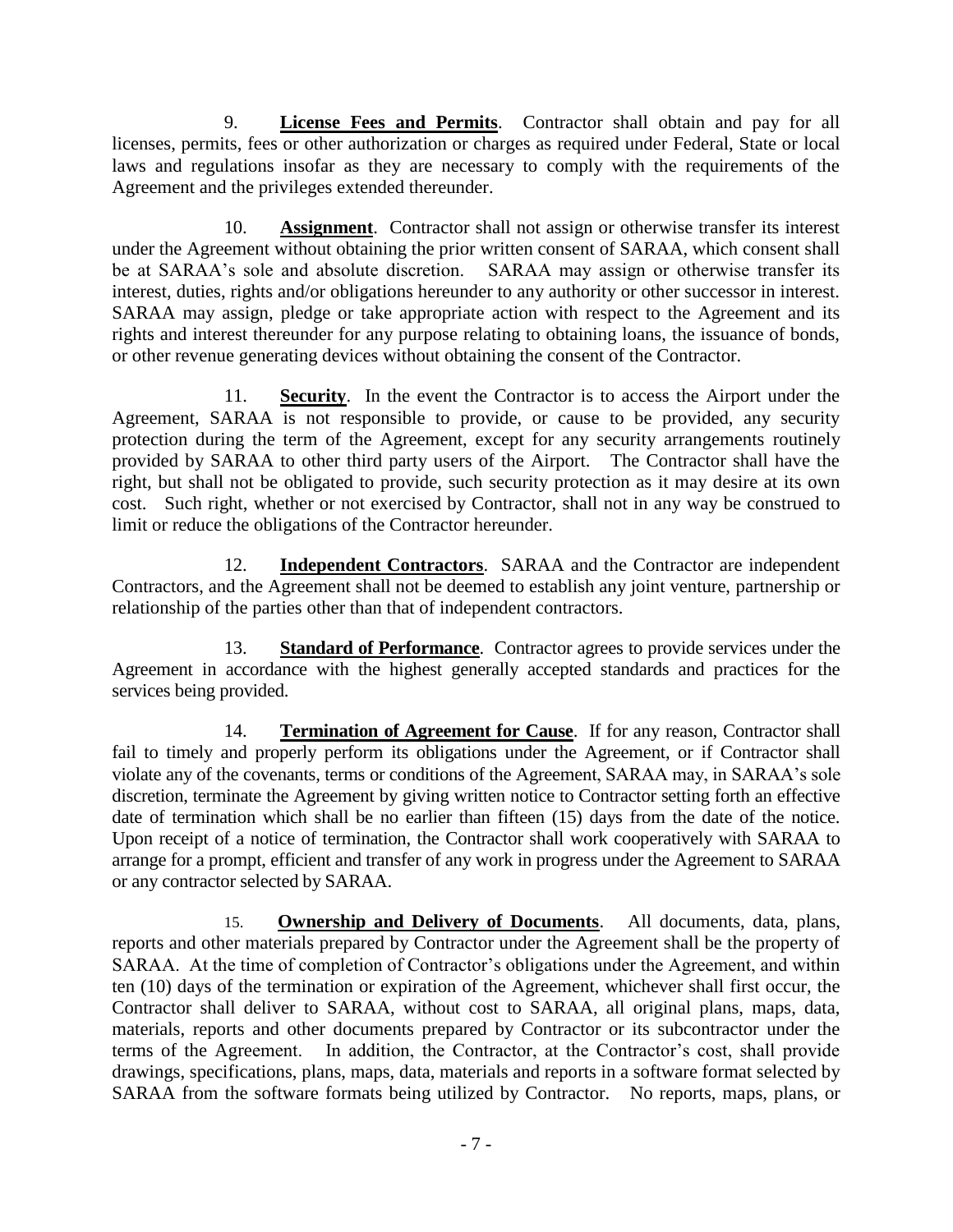other documents produced under the Agreement shall be subject to copyright by or on behalf of Contractor.

# 16. **Nondiscrimination/Sexual Harassment**.

(a) During the term of this Agreement, the Contractor agrees as follows:

(i) The Contractor and any subcontractors shall not discriminate against any employee or applicant for employment in the performance of this Agreement, with respect to hire, tenure, terms, conditions or privileges of employment, or any other matter directly or indirectly related to employment, because of race, creed, religion, color, age, sex, disability, national origin, ancestry, disabled veteran status or a Vietnam-area veteran status who is qualified and available to perform the work to which the employment relates.

(ii) Neither the Contractor nor any subcontractor or any person on their behalf shall in any manner discriminate against or intimidate any employee involved in the manufacture of supplies, the performance of work or any other activity required under the Agreement on account of race, creed, religion, color, age, sex, disability, national origin, ancestry, disabled veteran status or a Vietnam-area veteran status.

(iii) The Contractor and any subcontractor shall establish and maintain a written sexual harassment policy and shall inform their employees of the policy. The policy must contain a notice of sexual harassment will not be tolerated and employees who practice it will be disciplined.

(iv) The Contractor shall not discriminate on the basis of race, religion, color, age, sex, disability, national origin, ancestry, disabled veteran status or Vietnam-area veteran status in the selection and retention of subcontractors or in the procurement of materials or supplies or leases of equipment. The Contractor and each subcontractor shall furnish all necessary employment documents and records to and permit access to its books, records and accounts by SARAA or any other appropriate governmental entity for purposes of investigation to ascertain compliance with the provisions of this non-discrimination/sexual harassment clause. If the Contractor does not possess documents of record reflecting the necessary information requested, it shall furnish such information on reporting forms supplied by SARAA or any other appropriate governmental authority.

(b) The Contractor shall include as covenants, agreements and obligations of concessionaires and subcontractors, the non-discrimination/sexual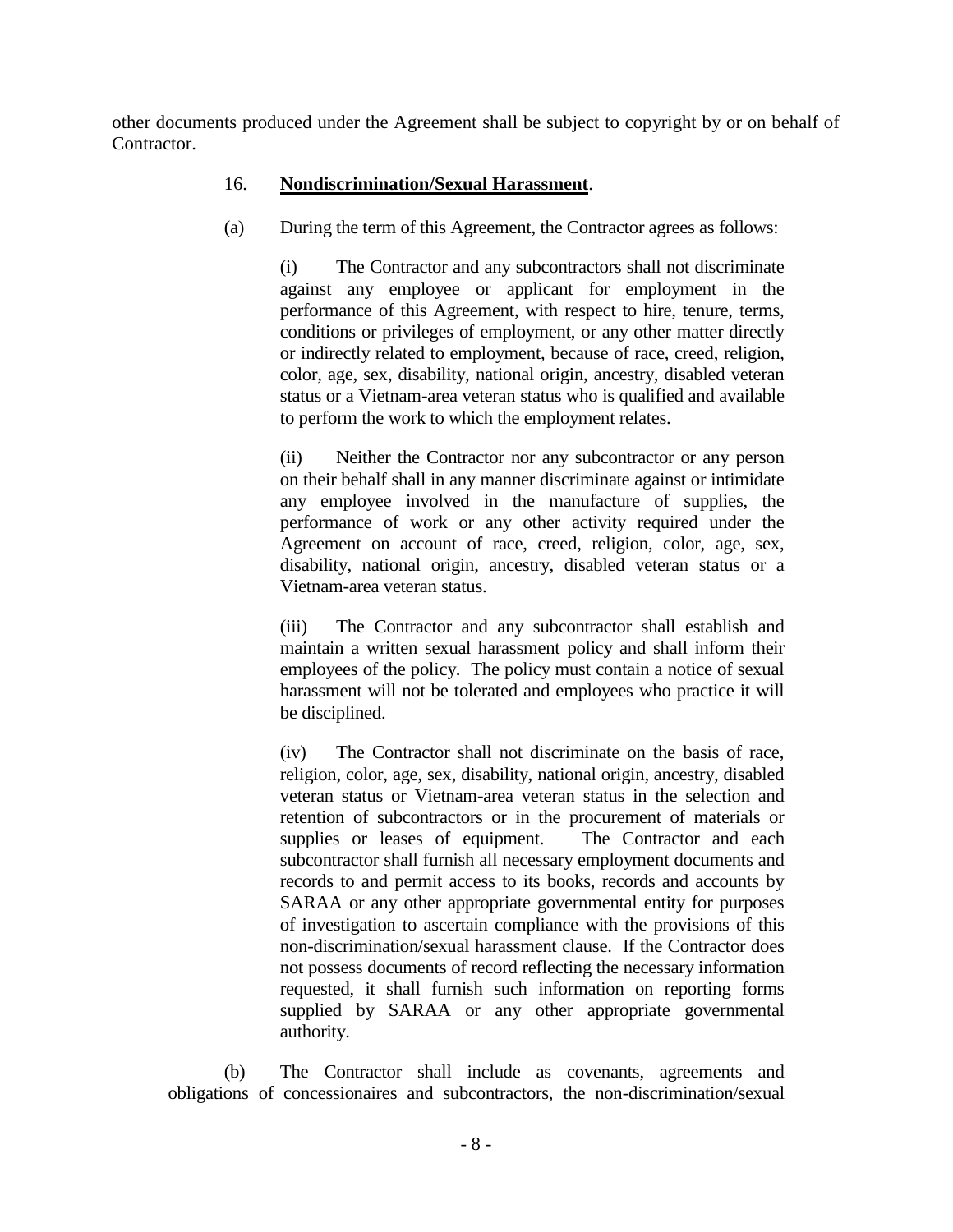harassment provisions contained in this section in all contracts and agreements, including, but not limited to, contracts for the procurement of materials or supplies or leases of equipment. The Contractor shall take such action with respect to any subcontractor, supplier, lessor or other applicable entity as SARAA or any appropriate governmental authority may direct as a means of enforcing such provisions, including the enforcement of sanctions for noncompliance.

(c) The Contractor agrees that it shall furnish to SARAA or any other appropriate governmental authority, as required, any and all documents, reports and records required by Title 14, Code of Federal Regulations, Part 152, Subpart E.

(d) These provisions are required by the FAA pursuant to Title 14, Code of Federal Regulations, Part 152, 45 Federal Register 10184 (February 14, 1980), as a condition of an a prerequisite to SARAA's receipt of Federal assistance in connection with certain airport facilities.

(e) SARAA may cancel or terminate this Agreement, and all money due or to become due under the Agreement may be forfeited for a violation of the terms and conditions of this nondiscrimination/sexual harassment clause.

17. **Americans with Disabilities Act**. During the term of this Agreement, the Contractor agrees as follows:

(a) Pursuant to Federal regulations promulgated under the authority of the Americans with Disabilities Act, 28 C.F.R. Section 35.101 et seq., the Contractor understands and agrees that no individual with a disability shall, on the basis of the disability, be excluded from participation in this Agreement or from activities provided for under this Agreement. As a condition of accepting and executing this contract, the Contractor agrees to comply with the "general prohibitions against discrimination" 28 C.F.R. Section 35.130, and all other regulations promulgated under Title II of the Americans with Disabilities Act which are applicable to the benefits, services, programs and activities provided by the Commonwealth of Pennsylvania through contracts with outside contractors.

(b) The Contractor shall be responsible for and agrees to indemnify and hold harmless SARAA from all losses, damages, expenses, claims, damages, suits and actions brought by any party against SARAA as a result of the Contractor's failure to comply with the provisions of this paragraph.

18. **Civil Rights**. The Contractor covenants and agrees that it will comply with all federal, state, and local laws, ordinances, rules, regulations, and orders, now or hereafter in effect, promulgated to assure that no person shall, on the grounds of race, creed, color, national origin, sex, age, or handicap be excluded from participating in any activity conducted on the Airport.

19. **Affirmative Action**. With respect to the Airport, the Contractor covenants and agrees that it will undertake an affirmative action program as required by 14 CFR Part 152,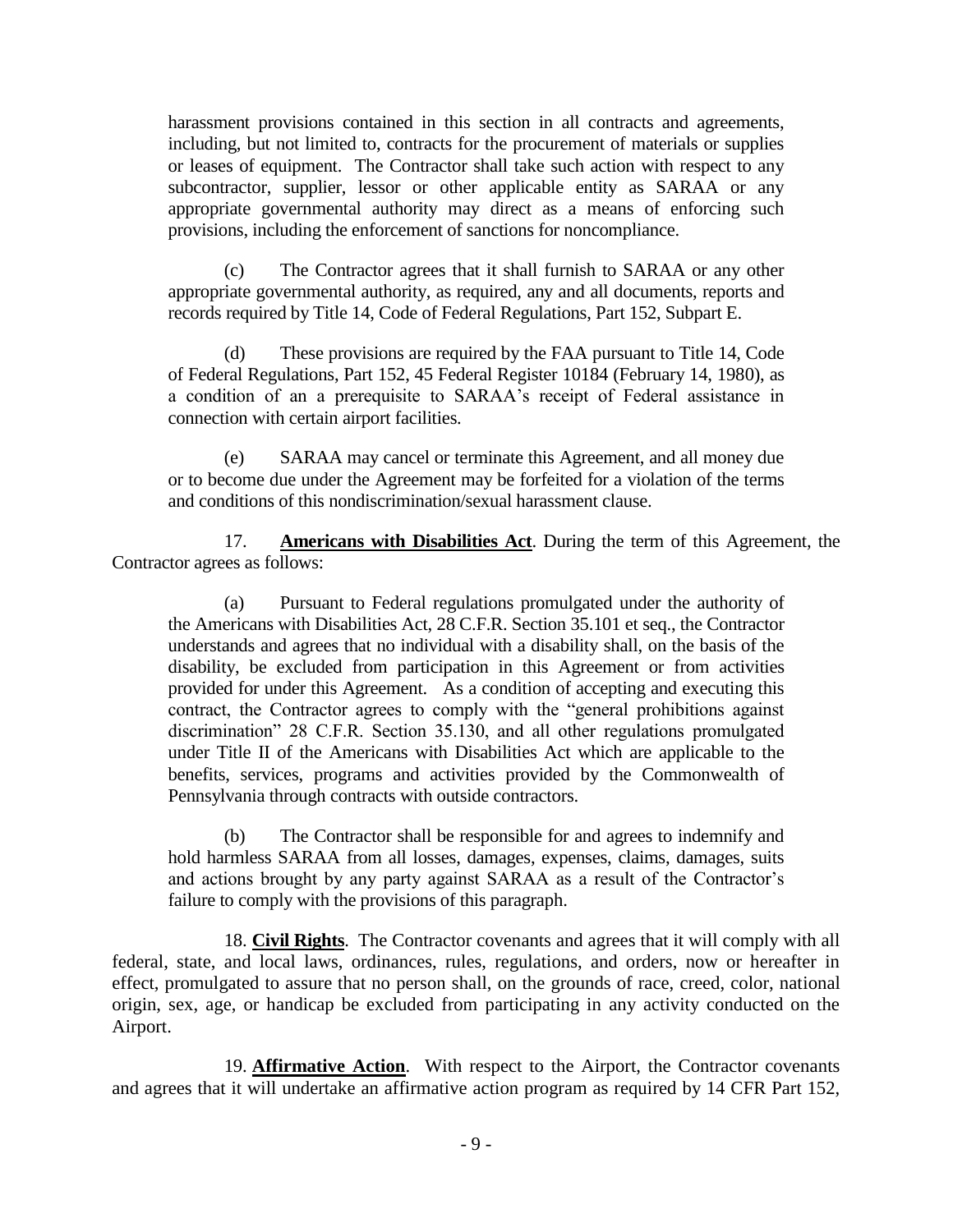Subpart E, to insure that no person shall, on the grounds of race, creed, color, national origin or sex be excluded from participating in any employment activities covered in 14 CFR Part 152, Subpart E; that no person shall be excluded on these grounds from participating in or receiving the services or benefits of any program or activity covered by that Subpart; and that it will require that its covered suborganizations provide assurance to the Contractor that they similarly will undertake affirmative action programs, and that they will require assurances from their suborganizations, as required by 14 CFR Part 152, Subpart E, to the same effect and to the extent that said requirements are applicable, as a matter of law, to Contractor.

20. **Subordination to U.S. Government**. This Agreement shall be subordinate to the provisions of any existing or future agreements(s) between SARAA and the United States, relative to the operation and maintenance of the Airport, the terms and execution of which have been or may be required as a condition precedent to the expenditure or reimbursement to SARAA for Federal funds for the development of the Airport, provided that if any such agreements shall materially adversely effect the Contractor's right to use the Airport in accordance with this Agreement, then Contractor may terminate this Agreement upon thirty (30) days' written notice to SARAA.

21. **Wavier**. No waiver, default or failure to demand performance of any of the terms or conditions of the Agreement shall be construed as a waiver of any subsequent default of any of the terms and conditions of the Agreement, and neither party shall be precluded from later enforcing any of the terms and conditions of the Agreement.

22. **Notices**. Any notices, demands, requests or other instruments which are or may be required or permitted hereunder, shall be deemed sufficiently given if delivered (i) in person, or sent by (ii) registered or certified United States mail, postage prepaid, return receipt requested, or (iii) by a nationally recognized overnight courier services, such as Federal Express, for next business day delivery and addressed to SARAA or the Contractor at the addresses set forth below:

| To SARAA:       | Mr. Timothy J. Edwards, Executive Director  |
|-----------------|---------------------------------------------|
|                 | Susquehanna Area Regional Airport Authority |
|                 | Harrisburg International Airport            |
|                 | <b>One Terminal Drive</b>                   |
|                 | Middletown, PA 17057                        |
| with a copy to: | Deputy Director of Finance                  |
|                 | Susquehanna Area Regional Airport Authority |
|                 | Harrisburg International Airport            |
|                 | <b>One Terminal Drive</b>                   |
|                 | Middletown, PA 17057                        |
| To Contractor:  |                                             |
|                 |                                             |
|                 |                                             |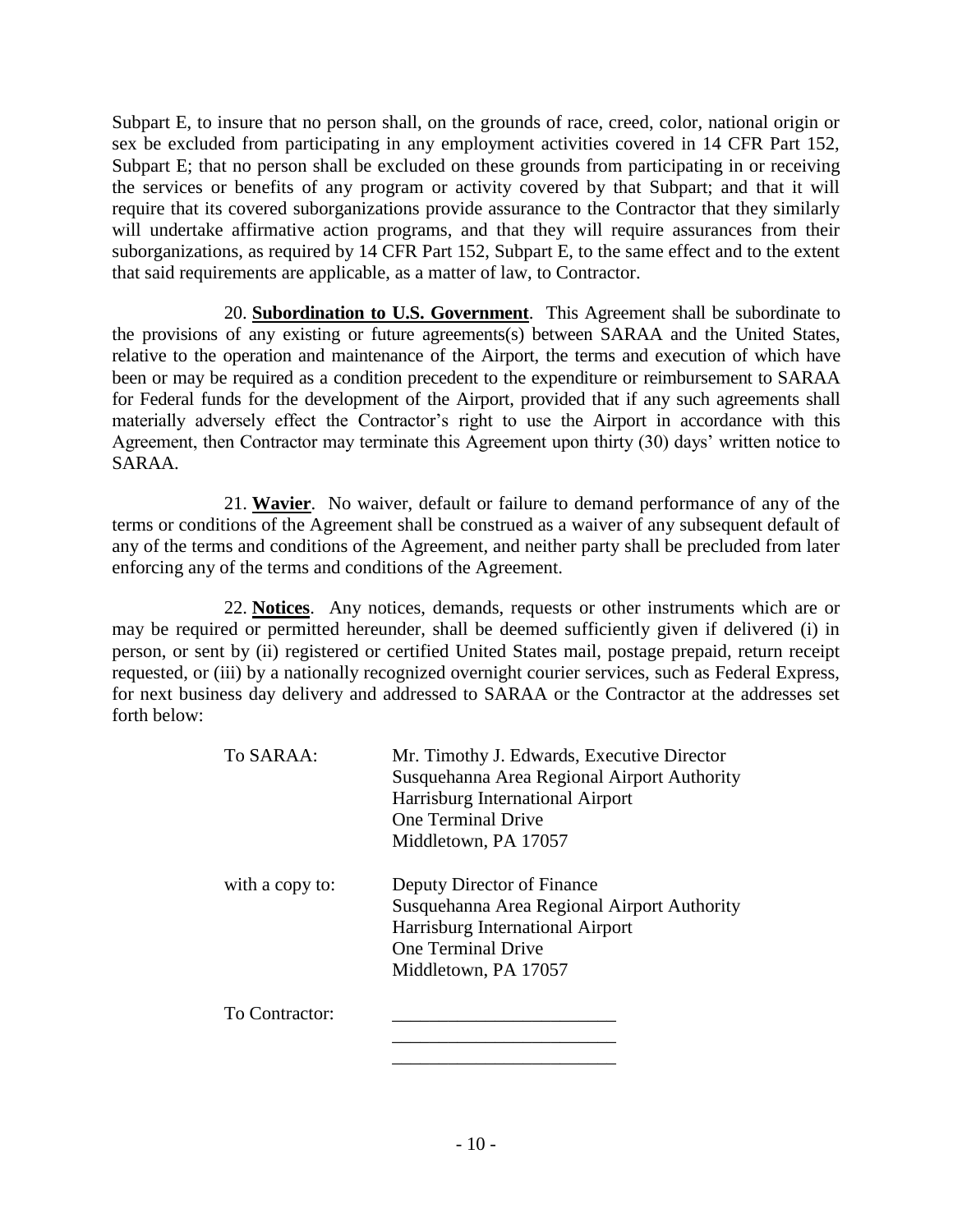or at such other person or address as either party may specific by notice given as provided herein to the other party. All notices shall be deemed to have been given upon receipt, except for notices sent by certified mail, return receipt requested, which the addressee party refuses delivery. In that event, the notice shall be deemed to have been given on the date on which the party first refuses delivery.

23. **Confidentiality**. No documents, data, plans, reports or other documents or materials arising out of the Agreement shall be made available by Contractor to any other individual or entity without the prior written consent of SARAA.

24. **Availability of Records**. Contractor agrees to keep all records pertaining to the services performed under the Agreement and to make such records available to SARAA and the Federal Aviation Administration during the term of the Agreement and for a period of not less than three (3) years following the final payment for services performed under the Agreement. If requested in writing, the Contractor shall make copies of such records available to SARAA at the offices of SARAA, at the Contractor's cost.

25. **Successors**. Respective rights and obligations provided in the Agreement shall bind and shall inure to the benefit of the parties hereto, their successors and assigns; provided, however, that no rights shall inure to the benefit of any successor of Contractor unless SARAA's written consent for the transfer to such successor has first been obtained.

26. **Captions**. Marginal captions, titles or exhibits to the Agreement are for convenience and reference only, and are in no way to be construed as defining, limiting or modifying the scope or intent of the various provisions of the Agreement.

27. **Entire Agreement**. The Agreement, including all exhibits, contains all of the agreements, conditions, understandings, representations and warranties made between the parties hereto with respect to the subject matter hereof. There are not customs, promises, terms, conditions or obligations referring to the subject matter or inducements leading to the execution thereof, other than those contained herein.

28. **Interpretation**. In interpreting the Agreement, there shall be no inference, by operation of law or otherwise, that any provision of the Agreement shall be construed against either party hereto. The Agreement shall be construed without regard to any presumption or other rule requiring construction against the party drafting or causing the Agreement to be drafted.

29. **Governing Law**. The Agreement shall be governed by and construed and enforced in accordance with the laws of the Commonwealth of Pennsylvania, without regard to any conflict of law provisions. Any action to enforce or interpret this Agreement or otherwise arising from this Agreement shall be brought in the Court of Common Pleas of Dauphin County, Pennsylvania.

30. **Amendment**. The Agreement shall not be amended except by a writing executed by both parties.